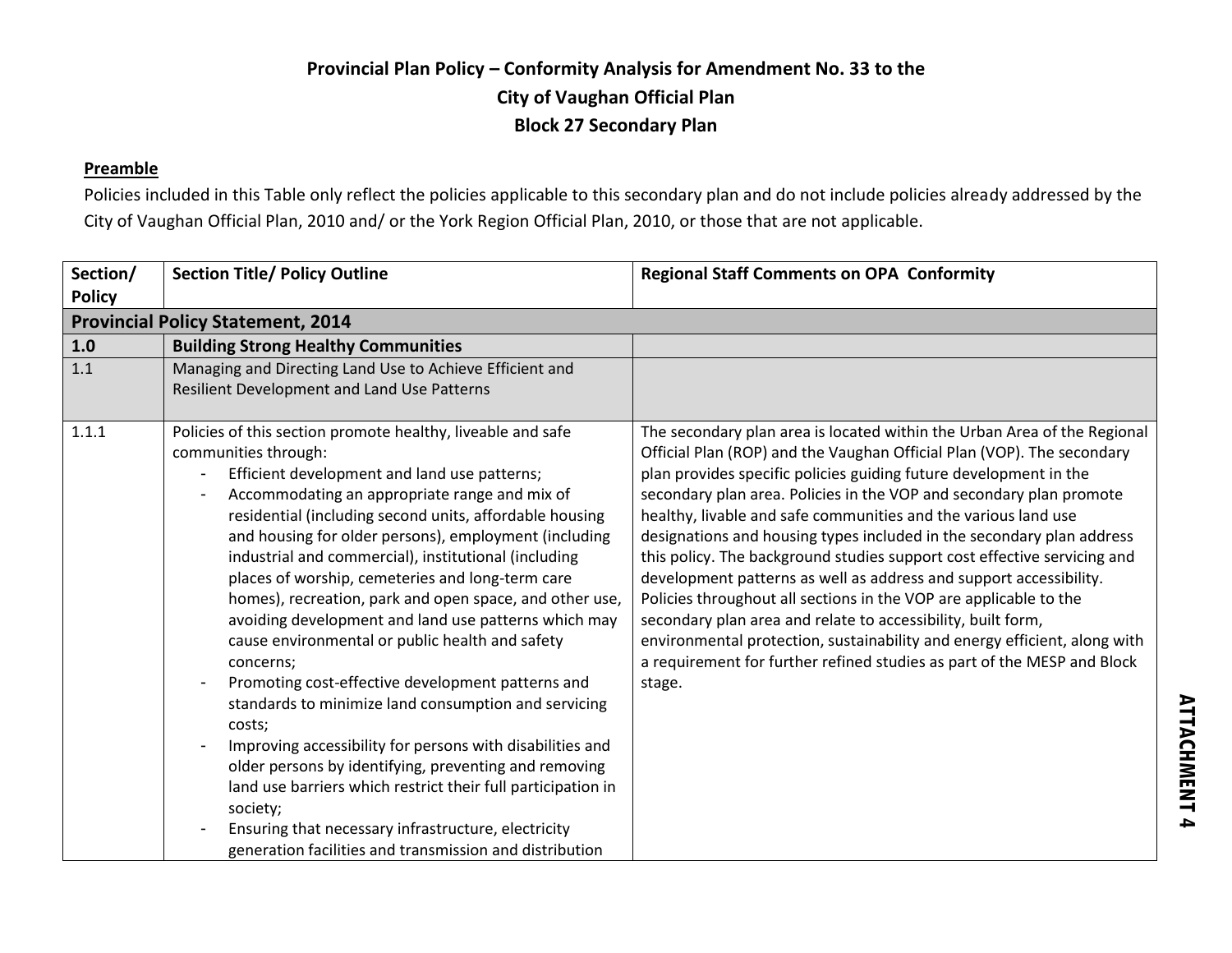|       | systems, and public service facilities are or will be<br>available to meet current and projected needs; and<br>Promoting development and land use patterns that<br>conserve biodiversity and consider the impacts of a<br>changing climate.                                                                                                                                                                                                                                                                                                                                                                                            |                                                                                                                                                                                                                                                                                                                                                                                                                                                                                                                                                                                                           |
|-------|----------------------------------------------------------------------------------------------------------------------------------------------------------------------------------------------------------------------------------------------------------------------------------------------------------------------------------------------------------------------------------------------------------------------------------------------------------------------------------------------------------------------------------------------------------------------------------------------------------------------------------------|-----------------------------------------------------------------------------------------------------------------------------------------------------------------------------------------------------------------------------------------------------------------------------------------------------------------------------------------------------------------------------------------------------------------------------------------------------------------------------------------------------------------------------------------------------------------------------------------------------------|
| 1.1.3 | Policy direction in this section relates to land use patterns,<br>densities and land use mix with the focus on efficient use of land<br>and development patterns, protection of resources, promotion<br>of green space, and effective use of infrastructure and public<br>service facilities within Settlement Areas. Specific policy focus<br>includes minimizing negative impact to air quality and climate<br>change and promotion of energy efficiency, supporting active<br>transportation and transit-supportive development, and<br>opportunities for intensification and redevelopment, as well as<br>implementation/ phasing. | The land use schedule and policies in the secondary plan support the<br>establishment of efficient urban land uses outside of natural heritage<br>features and natural hazards. Siting higher density and mixed uses in<br>proximity to the proposed GO Station provides for efficient land use<br>patterns. Policies throughout all sections in the VOP and policies<br>included in the secondary plan address air quality, climate change,<br>infrastructure, public service facilities, energy efficiency and<br>sustainability, and transit-oriented/ transit supportive development, and<br>phasing. |
| 1.4   | Housing                                                                                                                                                                                                                                                                                                                                                                                                                                                                                                                                                                                                                                |                                                                                                                                                                                                                                                                                                                                                                                                                                                                                                                                                                                                           |
|       | Policies in this section direct municipalities to provide for an<br>appropriate mix of housing types and densities for current and<br>future residents. Specific policy focus includes establishing<br>minimum targets for affordable housing, facilitating all forms of<br>housing for residents of all ages and abilities, residential<br>intensification housing forms such as second units, and directing<br>new housing and density to areas with appropriate levels of<br>infrastructure and public service facilities, supporting the use of<br>active transportation and transit.                                              | A mix of housing types is planned within the land use designations of the<br>secondary plan. While a number of policies in the VOP address this<br>section, Section 3.1.4 Housing, of the secondary plan further address<br>affordable housing by reiterating and referencing appropriate policies in<br>the VOP. The Secondary Plan encourages new dwellings to be<br>predesigned to accommodate secondary suites or offered as a<br>construction option.                                                                                                                                                |
| 1.5   | Public Spaces, Recreation, Parks, Trails and Open Space                                                                                                                                                                                                                                                                                                                                                                                                                                                                                                                                                                                |                                                                                                                                                                                                                                                                                                                                                                                                                                                                                                                                                                                                           |
|       | This section promotes the creation of healthy, active<br>communities through planning public streets, spaces and<br>facilities in a safe manner for pedestrians that fosters social<br>interaction and facilitates active transportation and community<br>connectivity. It also directs the provision of public recreation<br>opportunities.                                                                                                                                                                                                                                                                                           | This new Community Area is planned with parks, public squares, open<br>space, natural areas, and trails that will foster social interaction and<br>facilitates active transportation and community connectivity.                                                                                                                                                                                                                                                                                                                                                                                          |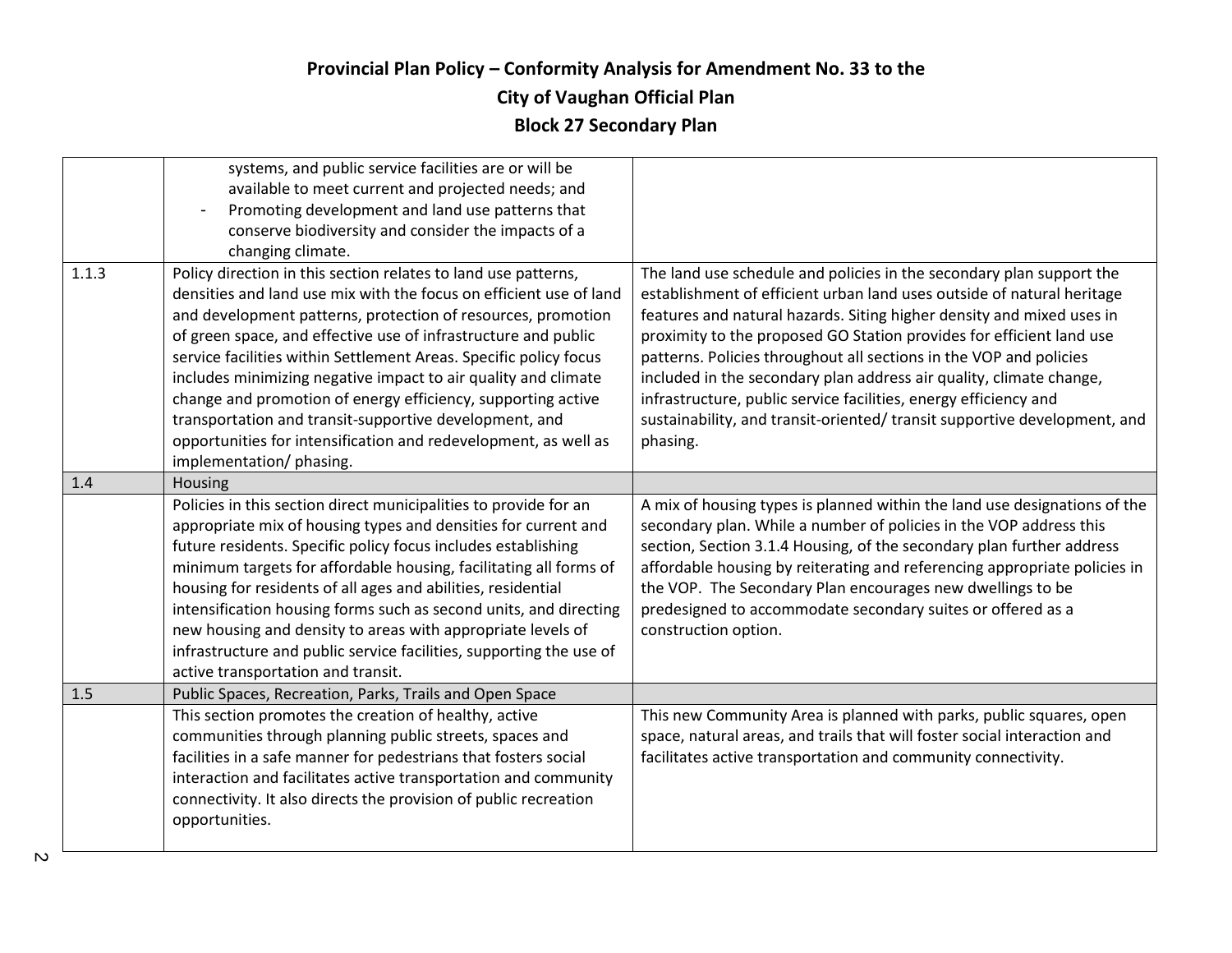| 1.6 | Infrastructure and Public Service Facilities                                                                                                                                                                                                                                                                                                                                                                                                                                                                                                                                                                                                                                                                                                                                                          |                                                                                                                                                                                                                                                                                                                                                                                                                                                                                                                                                                                                                                                           |
|-----|-------------------------------------------------------------------------------------------------------------------------------------------------------------------------------------------------------------------------------------------------------------------------------------------------------------------------------------------------------------------------------------------------------------------------------------------------------------------------------------------------------------------------------------------------------------------------------------------------------------------------------------------------------------------------------------------------------------------------------------------------------------------------------------------------------|-----------------------------------------------------------------------------------------------------------------------------------------------------------------------------------------------------------------------------------------------------------------------------------------------------------------------------------------------------------------------------------------------------------------------------------------------------------------------------------------------------------------------------------------------------------------------------------------------------------------------------------------------------------|
|     | Policies of this section direct planning of infrastructure and<br>public service facilities to be planned in a coordinated, efficient,<br>cost effective manner with consideration to climate change<br>impacts and promotion of green infrastructure. Planning for<br>sewage and water services shall direct and accommodate<br>expected growth or development in a manner that promotes the<br>efficient use and optimization of existing municipal sewage<br>services and municipal water services. Promotion of water<br>conservation and water use efficiency is also specified. Specific<br>polices related to stormwater management, transportation<br>systems, waste management, and energy supply are also<br>outlined in this section.                                                      | The Secondary Plan contains policies that require infrastructure needs,<br>timing and phasing to be detailed in the Block 27 MESP. Public service<br>facilities have been planned in a coordinated, efficient, and cost<br>effective manner. Sections 3.6 Community Hub and 7.0 Community<br>Facilities of the Secondary Plan address this PPS policy.<br>Policies in the Secondary Plan, under Sections 8.4 Sustainable<br>Development and 8.5 Energy Efficiency, address the PPS policies that<br>promote water conservation, water use efficiency, stormwater<br>management, efficient transportation systems, waste management, and<br>energy supply. |
| 1.8 | Energy Conservation, Air Quality and Climate Change                                                                                                                                                                                                                                                                                                                                                                                                                                                                                                                                                                                                                                                                                                                                                   |                                                                                                                                                                                                                                                                                                                                                                                                                                                                                                                                                                                                                                                           |
|     | Policy direction of this section focuses on supporting energy<br>conservation and efficiency, improved air quality, reduced<br>greenhouse gas emissions, and climate change adaptation<br>through land use and development patterns. This is achieved<br>specifically through the promotion of compact form and a<br>structure of nodes and corridors, the use of active<br>transportation and transit, focus of land use in areas serviced by<br>existing and future transit, improving the mix of employment<br>and residential uses to shorten commute times and decrease<br>transportation congestion, promotes the design and orientation<br>energy efficiency and conservation, maximizes opportunities for<br>renewable/alternative energy systems, and vegetation within<br>settlement areas. | Polices of this section are appropriately addressed within the secondary<br>plan, Vaughan OP policies and the Green Directions Vaughan, the City's<br>Community Sustainability and Environmental Master Plan. Particularly,<br>the land use mix and their location supports a compact built form<br>serviced by existing and future transit. Active transportation and transit<br>use is a focus of this secondary plan.                                                                                                                                                                                                                                  |
| 2.0 | <b>Wise Use and Management of Resources</b>                                                                                                                                                                                                                                                                                                                                                                                                                                                                                                                                                                                                                                                                                                                                                           |                                                                                                                                                                                                                                                                                                                                                                                                                                                                                                                                                                                                                                                           |
| 2.1 | Natural Heritage                                                                                                                                                                                                                                                                                                                                                                                                                                                                                                                                                                                                                                                                                                                                                                                      |                                                                                                                                                                                                                                                                                                                                                                                                                                                                                                                                                                                                                                                           |
|     | The protection of natural features is described in this section.                                                                                                                                                                                                                                                                                                                                                                                                                                                                                                                                                                                                                                                                                                                                      | Background work for the secondary plan included extensive natural<br>heritage analysis and mapping. The secondary plan refines the natural<br>heritage system and designates these features appropriately as Natural<br>Areas. Section 6 Natural Heritage Network contains policies that                                                                                                                                                                                                                                                                                                                                                                  |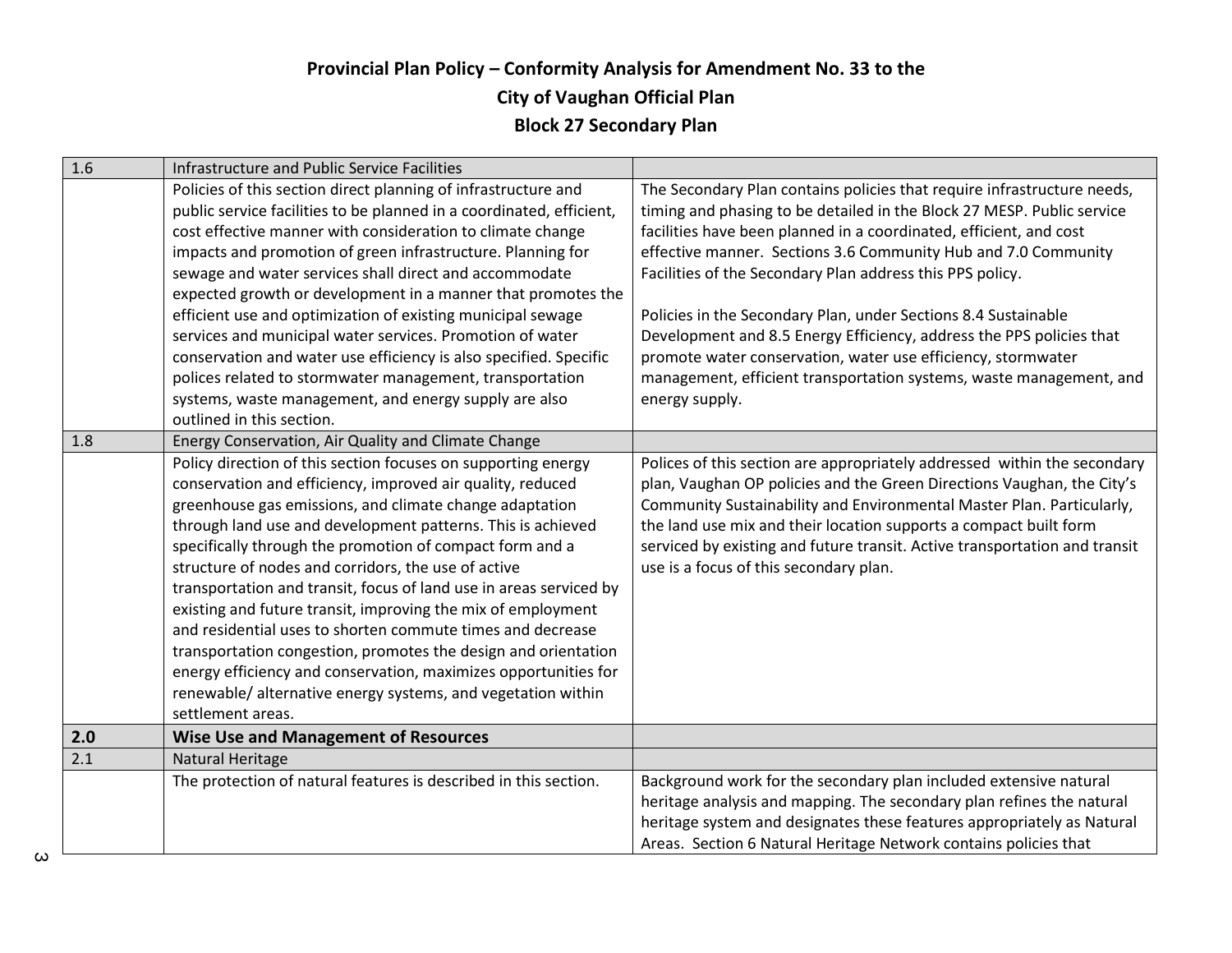## **Provincial Plan Policy – Conformity Analysis for Amendment No. 33 to the**

## **City of Vaughan Official Plan**

# **Block 27 Secondary Plan**

|     |                                                               | address Natural Heritage Network and the Greenbelt Plan, Floodplain,<br>Valley and Stream Corridors, Interface with the Natural Heritage |
|-----|---------------------------------------------------------------|------------------------------------------------------------------------------------------------------------------------------------------|
|     |                                                               | Network, Net Positive Environmental Outcome, and Potential                                                                               |
|     |                                                               | <b>Enhancement Areas.</b>                                                                                                                |
| 2.2 | Water                                                         |                                                                                                                                          |
|     | This section focuses on the protection, improvement and       | The Vaughan Official Plan primarily contains the overarching policies to                                                                 |
|     | restoration of the quality and quantity of water and includes | protect the quality and quantity of groundwater and hydrological                                                                         |
|     | guidance related to groundwater and surface water features,   | functions of natural heritage features. The Block 27 Secondary Plan                                                                      |
|     | the hydrologic function of natural heritage features, and the | contains policies that restrict development from Natural Areas and                                                                       |
|     | protection of municipal drinking water supplies.              | stream corridors.                                                                                                                        |
| 2.6 | <b>Cultural Heritage and Archaeology</b>                      |                                                                                                                                          |
|     | The protection of Cultural Heritage and Archaeology resources | Section 3.14 Cultural Heritage and Archaeology of the Secondary Plan                                                                     |
|     | are described in this section.                                | contains policies that protect built heritage resources, cultural heritage                                                               |
|     |                                                               | landscapes, and archaeological resources.                                                                                                |
| 3.0 | <b>Protecting Public Health and Safety</b>                    |                                                                                                                                          |
| 3.1 | <b>Natural Hazards</b>                                        |                                                                                                                                          |
|     | Policies of this section direct development away from natural | The Secondary Plan contains policies and schedules that define the limits                                                                |
|     | hazard areas where there is an unacceptable risk to public    | of Natural Heritage Features and limits of development.                                                                                  |
|     | health or safety or of property damage.                       |                                                                                                                                          |

|       | Growth Plan for the Greater Golden Horseshoe 2017                    |                                                                            |  |
|-------|----------------------------------------------------------------------|----------------------------------------------------------------------------|--|
| 2.2   | <b>Policies for Where and How to Grow</b>                            |                                                                            |  |
| 2.2.1 | <b>Managing Growth</b>                                               |                                                                            |  |
|       | Policies of this section outlines where growth should be directed    | The Block 27 Secondary Plan is within a Settlement Area. The policies of   |  |
|       | and generally direct the majority of the growth to Settlement        | the secondary plan conform with this section of the Growth Plan, as they   |  |
|       | Areas, away from hazardous lands. Policy guidance supporting         | direct growth, with an appropriate mix of uses and densities, away from    |  |
|       | the achievement of complete communities through the                  | hazardous lands. The proposed GO station hub area is planned to            |  |
|       | provision of a diverse mix of land uses, improvement of quality      | accommodate a mix of residential, commercial, and office uses, all in a    |  |
|       | of life and social equity for all ages, abilities and incomes,       | compact higher density built form. The various neighbourhoods are          |  |
|       | provision of a diverse range of housing options, including           | planned to be linked by a system of trails and local roads. This increases |  |
|       | affordable housing, improved access to transportation options,       | the opportunities for active transportation and locates homes closer to    |  |
|       | public service facilities, public open spaces, park trails and other | amenities that are within walking distance. These efforts will assist in   |  |

4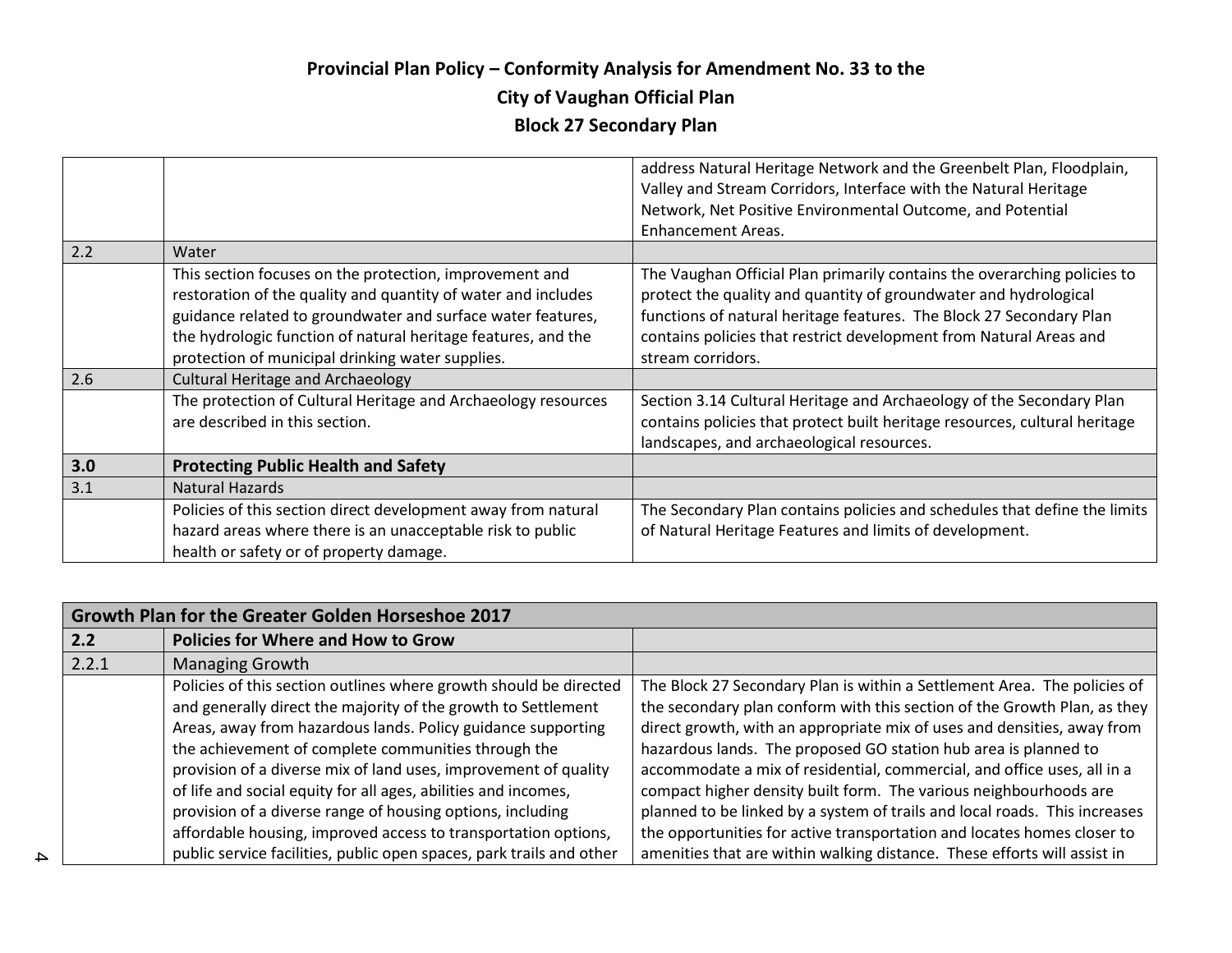|       | recreational facilities, healthy local food options (including   | creating a more sustainable and complete community.                     |
|-------|------------------------------------------------------------------|-------------------------------------------------------------------------|
|       | through urban agriculture) is provided. A focus on development   |                                                                         |
|       | of high quality built form through urban design guidelines,      | The Secondary Plan also contains policies, in Section 8.4 Sustainable   |
|       | mitigation/adaptation to climate change impacts, building        | Development, that conforms to the Growth Plan policies that require     |
|       | resilience, reducing greenhouse gas emissions, contribute        | development to consider mitigation/adaptation to climate change         |
|       | towards the achievement of low-carbon communities, integrate     | impacts, building resilience, reducing greenhouse gas emissions,        |
|       | green infrastructure and low impact development.                 | contribute towards the achievement of low-carbon communities,           |
|       |                                                                  | integrate green infrastructure and low impact development.              |
| 2.2.7 | Designated Greenfield Areas (DGA)                                |                                                                         |
|       | Policies of this section require new development taking place    | Section 3.1.2 Density, of the Secondary Plan, states that the Secondary |
|       | with a DGA to be planned, designated, zoned and designed in a    | Plan is planned to meet the minimum density of 70 persons and jobs per  |
|       | manner that supports the achievement of complete                 | hectare by 2031. The Secondary Plan will create a complete community    |
|       | communities, active transportation, and encourages the           | that will permit a range of housing types and contains requirements to  |
|       | integration and sustained viability of transit services. This    | identify affordable housing allocation by participating landowners      |
|       | section also establishes minimum density targets within a DGA.   | through the Block Plan process.                                         |
| 3.2   | <b>Policies for Infrastructure to Support Growth</b>             |                                                                         |
| 3.2.2 | <b>Transportation - General</b>                                  |                                                                         |
|       | This section requires that transportation systems be planned to  | The Block 27 Secondary Plan will create a new sustainable and complete  |
|       | provide connectivity amongst transportation modes, promotion     | community, that is anchored by a Community Hub and proposed GO          |
|       | of active transportation and transit use, supporting the use of  | station transit hub. Development is required to be mixed use, compact   |
|       | zero- and low-emission vehicles, multimodal access to land uses, | and implement transportation demand management programs.                |
|       | promotion of a complete streets approach, and implementation     | The surrounding new neighbourhoods will be connected to the hub with    |
|       | of transportation demand management (TDM).                       | a system of trails and local roads, featuring active transportation     |
|       |                                                                  | facilities.                                                             |
| 3.2.6 | Water and Wastewater Systems                                     |                                                                         |
|       | This section pertains to water and wastewater systems focuses    | The Block 27 area is included in the Region's Water and Wastewater      |
|       | on optimization and efficiency in the existing system supported  | Master Plan, as well as in Vaughan's Water and Wastewater Master        |
|       | by strategies for energy and water conservation and demand       | Plan. The Secondary Plan contains policies that require                 |
|       | management.                                                      | water/wastewater infrastructure be planned in a comprehensive           |
|       |                                                                  | manner, based on spine servicing approach.                              |
| 3.2.7 | <b>Stormwater Management</b>                                     |                                                                         |
|       | Applicable policies of this section require that a stormwater    | The Secondary Plan contains policies that require stormwater            |
|       | management plan be prepared for large scale development at       | management to be treated in accordance with the directions of the VOP   |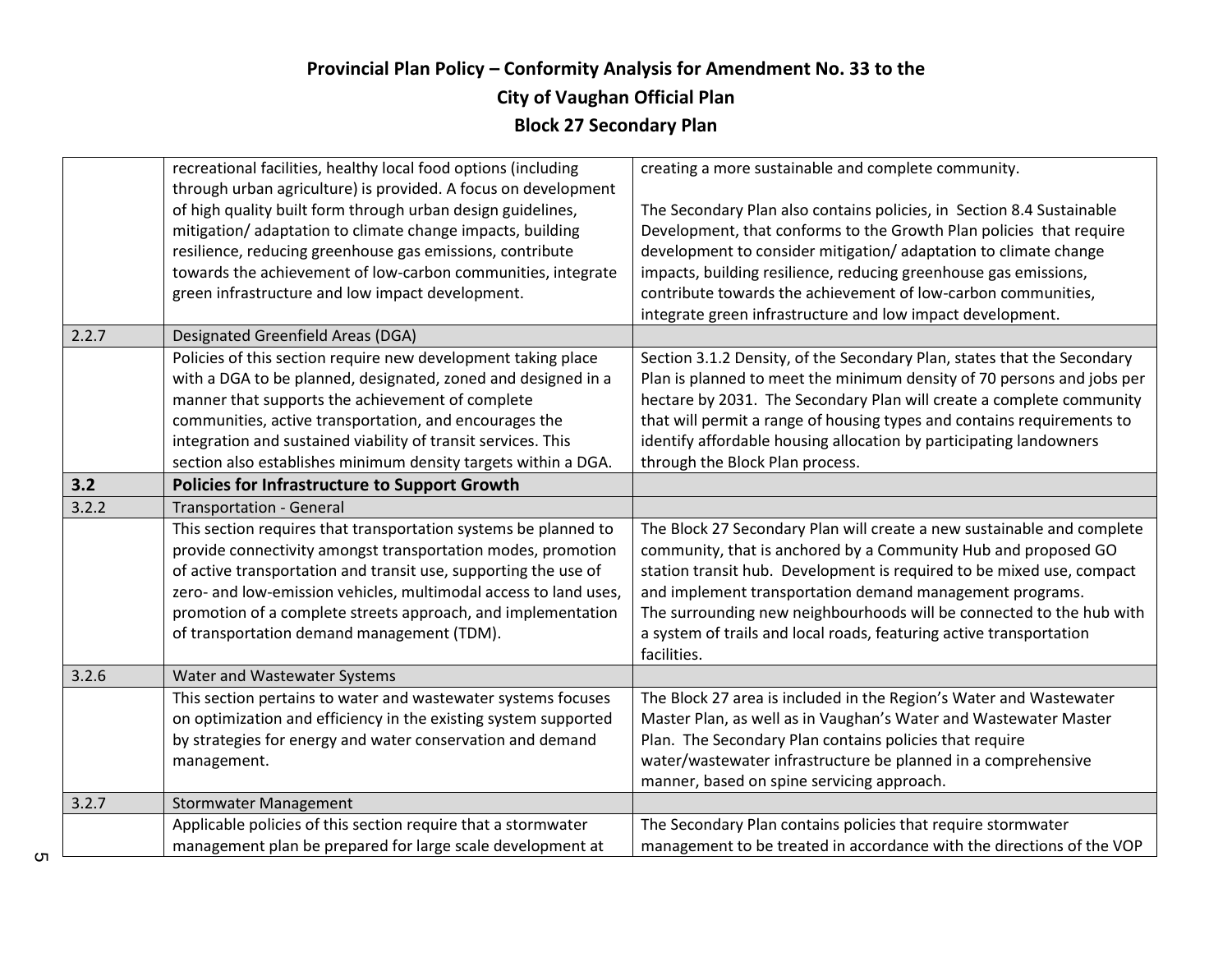|       | address specific standards.                                                                                                                                                                                                                                                           | 2010, the Block 27 Upper West don Subwatershed Study, and the<br>pending MESP.                                                                                                                                                                                                                                                                                                                                  |
|-------|---------------------------------------------------------------------------------------------------------------------------------------------------------------------------------------------------------------------------------------------------------------------------------------|-----------------------------------------------------------------------------------------------------------------------------------------------------------------------------------------------------------------------------------------------------------------------------------------------------------------------------------------------------------------------------------------------------------------|
| 3.2.8 | <b>Public Service Facilities</b>                                                                                                                                                                                                                                                      |                                                                                                                                                                                                                                                                                                                                                                                                                 |
|       | This section provides direction on planning for public service<br>facilities. Priority should be given to adapting existing public<br>service spaces, be located near strategic growth area and in<br>settlement areas and easily accessible by active transportation<br>and transit. | The proposed public service facilities within the secondary plan are<br>strategically located to be easily accessible and evenly throughout the<br>plan area. Policies and schedules of the secondary plan provide<br>appropriate direction addressing this section of the Growth Plan.                                                                                                                         |
| 4.2   | <b>Policies for Protecting What is Valuable</b>                                                                                                                                                                                                                                       |                                                                                                                                                                                                                                                                                                                                                                                                                 |
| 4.2.1 | <b>Water Resource Systems</b>                                                                                                                                                                                                                                                         |                                                                                                                                                                                                                                                                                                                                                                                                                 |
|       | Similar to the PPS 2014, this section provides policies regarding<br>the planning, identification, protection, enhancement and<br>restoration of these water resource systems.                                                                                                        | Section 6.0 Natural Heritage Network of the Secondary Plan contains<br>policies to protect and enhance water resources.                                                                                                                                                                                                                                                                                         |
| 4.2.2 | Natural Heritage System                                                                                                                                                                                                                                                               |                                                                                                                                                                                                                                                                                                                                                                                                                 |
|       | Policies for the planning, identification and protection of the<br>Natural Heritage System are outlined in this section.                                                                                                                                                              | Section 6.0 Natural Heritage Network of the Secondary Plan contains<br>policies that deal with the Natural Heritage Network and the Greenbelt<br>Plan, Floodplain, Valley and Stream Corridors, Interface with the Natural<br>Heritage Network, Net Positive Environmental Outcome, and Potential<br>Enhancement Areas. These policies conform with the Natural Heritage<br>System policies of the Growth Plan. |
| 4.2.5 | <b>Public Open Space</b>                                                                                                                                                                                                                                                              |                                                                                                                                                                                                                                                                                                                                                                                                                 |
|       | Policy direction of this section encourages the development of a<br>publicly accessible parkland, open space and trails system,<br>particularly within the settlement area that may include<br>opportunities for urban agriculture.                                                   | Sections 3.8 Parks and 5.0 Parks and Open Space of the Secondary Plan<br>contain policies creating a system of parks and trails through the new<br>community area.                                                                                                                                                                                                                                              |
| 4.2.7 | <b>Cultural Heritage Resources</b>                                                                                                                                                                                                                                                    |                                                                                                                                                                                                                                                                                                                                                                                                                 |
|       | This section speaks to identification and protection of cultural<br>heritage resources.                                                                                                                                                                                               | Section 3.14 Cultural Heritage and Archaeology of the Secondary Plan<br>contains policies that deal with Cultural Heritage Resources, Built<br>Heritage Resources, Cultural Heritage Landscapes - Individual<br>Properties, Rail and Roadscapes, and Hamlet of Teston, and<br>Archaeological Resources.                                                                                                         |
| 4.2.9 | A Culture of Conservation                                                                                                                                                                                                                                                             |                                                                                                                                                                                                                                                                                                                                                                                                                 |
|       | This section provides policy direction regarding policy                                                                                                                                                                                                                               | Section 8.4 Sustainable Development of the Secondary Plan contains                                                                                                                                                                                                                                                                                                                                              |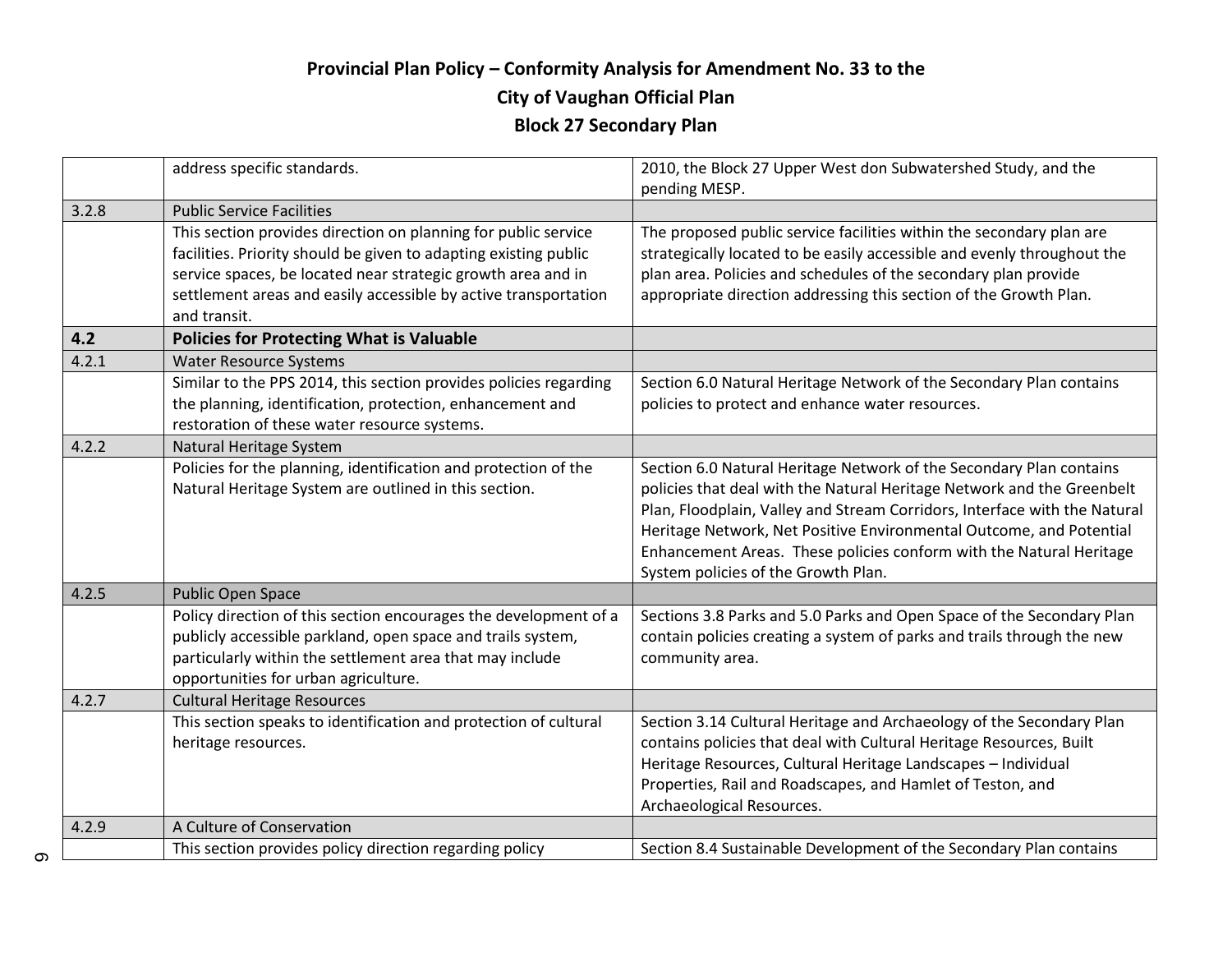|        | development in their Official Plans for water conservation,<br>energy conservation, air quality improvement and protection,<br>integrated waste management, and soil reuse/excess soil<br>strategies.      | policies that comply with this section of the Growth Plan.                                                                                                                                                                                                                                                                                                                                             |
|--------|------------------------------------------------------------------------------------------------------------------------------------------------------------------------------------------------------------|--------------------------------------------------------------------------------------------------------------------------------------------------------------------------------------------------------------------------------------------------------------------------------------------------------------------------------------------------------------------------------------------------------|
| 4.2.10 | Climate Change                                                                                                                                                                                             |                                                                                                                                                                                                                                                                                                                                                                                                        |
|        | This section provides direction on the development of OP<br>policies that identify actions that will reduce greenhouse gas<br>emissions and address climate change adaptation goals/<br>strategies/ plans. | There are many complementary policies throughout the Secondary Plan<br>that addresses climate change. Active transportation initiatives, public<br>transit usage and TDM measures all contribute reducing greenhouse gas<br>emissions. There is also a policy that encourages passive solar design to<br>be incorporated into the design of block layouts, buildings, and<br>transportation corridors. |

|     | <b>Greenbelt Plan, 2017</b>                                                                                                                                                                                                    |                                                                                                                                                                                                                                                                                                                                                                                                           |  |
|-----|--------------------------------------------------------------------------------------------------------------------------------------------------------------------------------------------------------------------------------|-----------------------------------------------------------------------------------------------------------------------------------------------------------------------------------------------------------------------------------------------------------------------------------------------------------------------------------------------------------------------------------------------------------|--|
| 3.0 | <b>Geographic-Specific Policies in the Protected Countryside</b>                                                                                                                                                               |                                                                                                                                                                                                                                                                                                                                                                                                           |  |
| 3.2 | <b>Natural System</b>                                                                                                                                                                                                          |                                                                                                                                                                                                                                                                                                                                                                                                           |  |
|     | This section provides direction on protecting and enhancing the<br>natural system including natural heritage, water resources and<br>hydrological features and systems within the 'Protected<br>Countryside' of the Greenbelt. | A tributary of the West Don River traverses through the Block 27<br>Secondary Plan area. It is generally located in a north-south orientation<br>at the western side of the Secondary Plan area. This watercourse and<br>associated valley corridor is within the regulated area of the Greenbelt<br>Plan.                                                                                                |  |
|     |                                                                                                                                                                                                                                | The Block 27 Secondary Plan's Schedule E - Natural Heritage Network<br>and Open Space System, designates the corridor as "Natural Areas" and<br>Section 3.12 Natural Areas of the Secondary Plan contains policies that<br>protect this area from development. Section 6.0 Natural Heritage<br>Network of the Secondary Plan provides further detail policies to protect<br>the natural heritage network. |  |
| 3.3 | <b>Parkland, Open Space and Trails</b>                                                                                                                                                                                         |                                                                                                                                                                                                                                                                                                                                                                                                           |  |
|     | This section includes direction on providing and maintaining<br>parkland, open space and trails to support environmental<br>protection, health and economic benefits of the Greenbelt.                                         | The Block 27 Secondary Plan identifies a "Multi-Use Recreational Path"<br>within the valley corridor of the West Don River, on lands designated<br>"Natural Areas". Section 4.1.3 Active Transportation of the Secondary<br>Plan, contains policies for a Multi-Use Recreation Trail.                                                                                                                     |  |

 $\overline{\phantom{0}}$